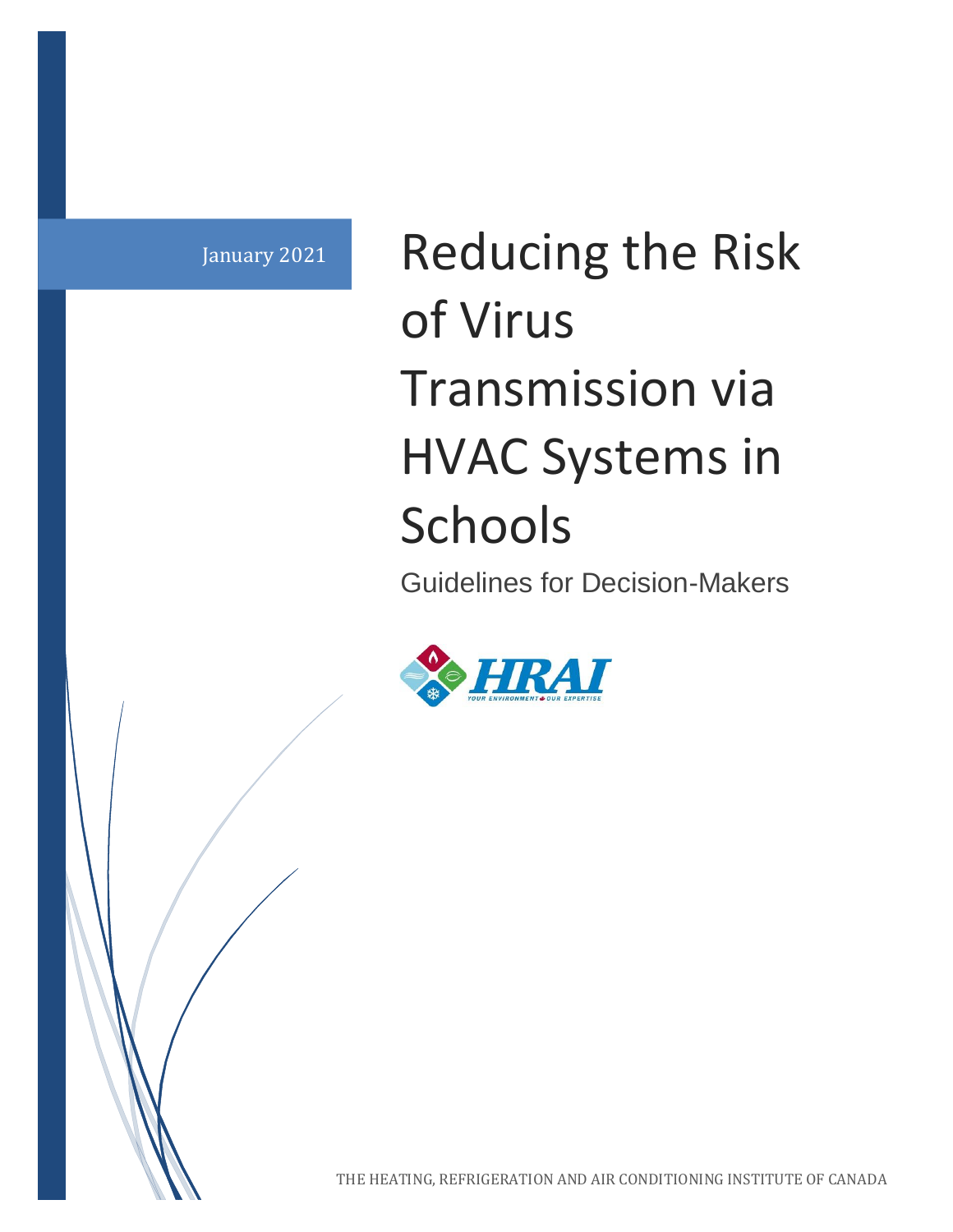#### **Acknowledgements**

This document was prepared for the HRAI Expert Advisory Panel on Indoor Air Quality in commercial and institutional buildings by Dr. Brian A. Fleck, Ph.D. P.Eng. ICD.D, Professor, Mechanical Engineering, University of Alberta, with support from Dhyey Dandnayuk, E.I.T., B.Sc., and Kristin Berg, B.Sc.

HRAI thanks the following committee members for their comments and corrections on this document: Rob Ferris, B&B Trade Distribution Centre; Niss Feiner, Delta-T Design; Martin Luymes, HRAI-Canada; Joseph Muchynski, Arvin Air Systems; and Dr. Jeffrey Siegel, Ph.D., Professor of Civil Engineering, University of Toronto.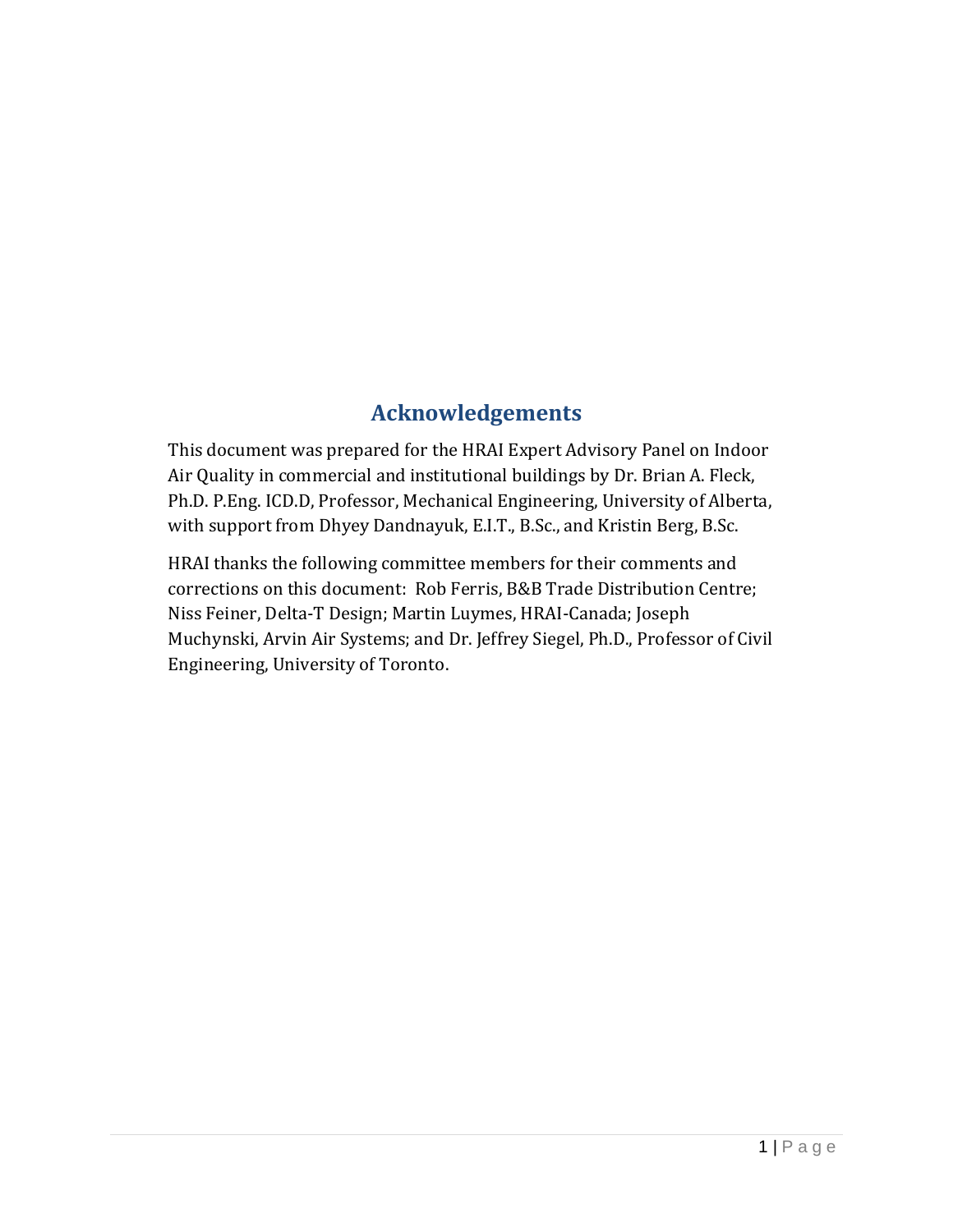# *1. What should we do first to reduce the risk of virus transmission in our school?*

Following the public health guidelines for personal protective equipment and hygiene is the easiest way for all school attendees to reduce the spread of viruses. Masks and frequent hand washing are an important first step, along with social distancing, avoiding touching your face, and keeping surfaces as clean as possible. Changes to building operations have the potential to further reduce the risk of airborne virus transmission (whereby very small invisible droplets move through the air and travel potentially long distances indoors).

Modifications to the operation of heating, ventilating, and air conditioning (HVAC) systems must be done in consultation with experts and with an understanding that any change to one part of the system will inevitably cause changes in other parts of the system. Risk mitigation strategies can include changes to ventilation, filtration, air recirculation, and humidity, and the addition of air purification and germicidal systems. In addition to the strategies you might consider, it is very important not to underestimate the importance of regular maintenance, which should include professional cleaning and maintenance of the mechanical equipment and HVAC system, and proper filter replacement according to a strict schedule.

Common questions about HVAC systems are answered below with the intent to help school administrators better understand the role HVAC systems can play in the reduction of airborne virus transmission.

#### *2. What role does ventilation play in virus transmission?*

 $\overline{a}$ 

When breathing, people are continuously expelling tiny aerosol particles, or droplets, into the air. Some of the aerosol particles are so small that they move with the air like mist much in the same way you'd see smoke move through the air, and the particles are able to easily pass around a loosely fitting mask. It is known that the flu and SARS-CoV-2 viruses are spread when people are simply breathing normall[y \[1\].](https://paperpile.com/c/C4j7zk/CYrY) When people are gathered together indoors, in a classroom for example, new droplets are therefore being constantly added to the air, and to keep the air clean, the older contaminated air needs to be removed, while new fresh air<sup>1</sup> is added—this is referred to as ventilation. Natural ventilation occurs when doors and windows are opened to let fresh air in from outside, and mechanical ventilation refers to a system that is designed to supply an adequate amount of fresh air through a system of fans, ducts, and vents. A mechanical ventilation system that is properly designed, maintained, and operated is the best way to ensure ventilation is occurring at an adequate rate to clean the air.

 $1$  Note that throughout this document the terms "fresh air" and "outdoor air" are used interchangeably. In all cases these references are to outdoor air, which may or may not meet all definitions of "fresh."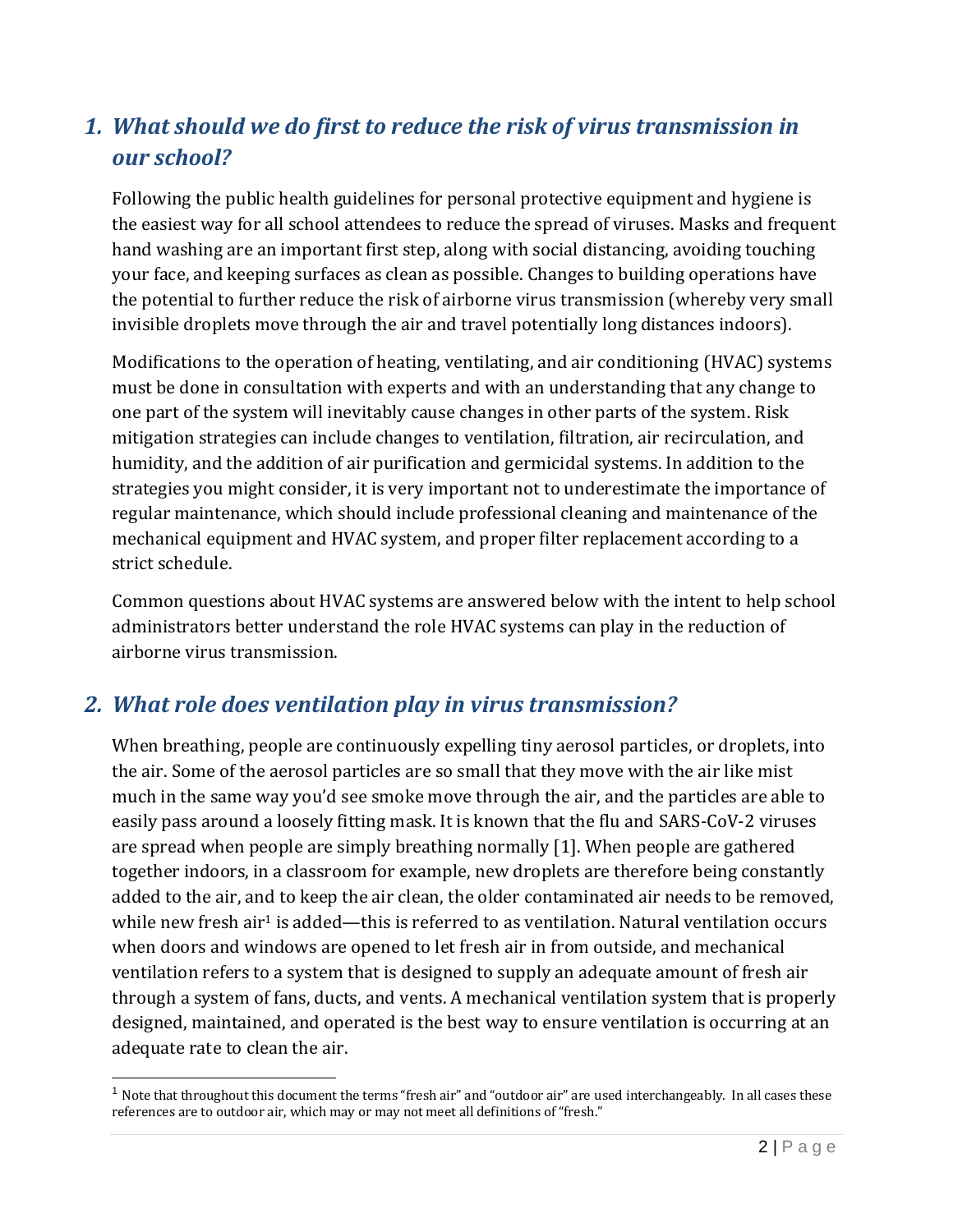## *3. Should we open our school's windows? How can we ensure an adequate amount of fresh air is provided in the school?*

The air outside is naturally rid of viral contamination because of the sun, the wind, and the huge amount of air in the atmosphere (think of how quickly smoke dissipates outdoors compared to indoors). Open windows can supply clean air in the summer, but in cold climates, most buildings have their fresh air supplied by mechanical ventilation systems so the colder outdoor air can be heated during the heating season. The best place to start is to find out how fresh air is supplied in your school building(s). Many older buildings don't have mechanical ventilation systems and instead rely on fresh air coming in through doors, windows, and from natural air leakage. If you know this is true for your school, you may jump ahead to question 9.

In the heating, ventilation and air conditioning (HVAC) industry, we measure the rate at which fresh air is supplied as the number of "air changes per hour" or ACH. A higher number of ACH means fresher air inside the building and less risk of airborne virus transmission in a space [\[2\], \[3\].](https://paperpile.com/c/C4j7zk/oWXR+b3EV) People often spend more than 95% of their time indoors, especially during the winter [\[4\].](https://paperpile.com/c/C4j7zk/j6GP) Open windows aren't able to supply a reliable source of fresh air, especially in winter, since not only can open windows result in high heating costs, but humidity can cause condensation on the windows which can lead to ice build-up, making opening and closing the windows problematic.

Carbon Dioxide  $(CO_2)$  sensors can be used to measure whether there is enough fresh outdoor air being supplied in a space. Ideally, the  $CO<sub>2</sub>$  sensors are tied into the ventilation system to increase ventilation automatically should  $CO<sub>2</sub>$  rise above a desired set point.

#### *4. What role does humidity play in virus transmission?*

Humidity is a measure of how much water vapour is present in the air. When it is humid, water evaporates much more slowly than when the air is dry. Cold air from outdoors is naturally drier, so cold winter air warmed up in a building feels very dry if it is not humidified after it is heated. Without humidification, fresh outdoor air feels dry to our skin and lungs. Most modern buildings have been designed to have low humidity to avoid musty air, mould growth, and water and ice buildup on cold windows.

The humidity of the air we breathe affects how droplets in the air change size. In dry air, very small droplets can get even smaller very quickly due to evaporation. Since smaller droplets are the ones that stay in the air the longest, they are able to move to the smallest passages of our lungs, which can be more harmful in terms of infection. Having droplets shrink in the air further increases the risk of virus transmission [\[5\].](https://paperpile.com/c/C4j7zk/8bBk)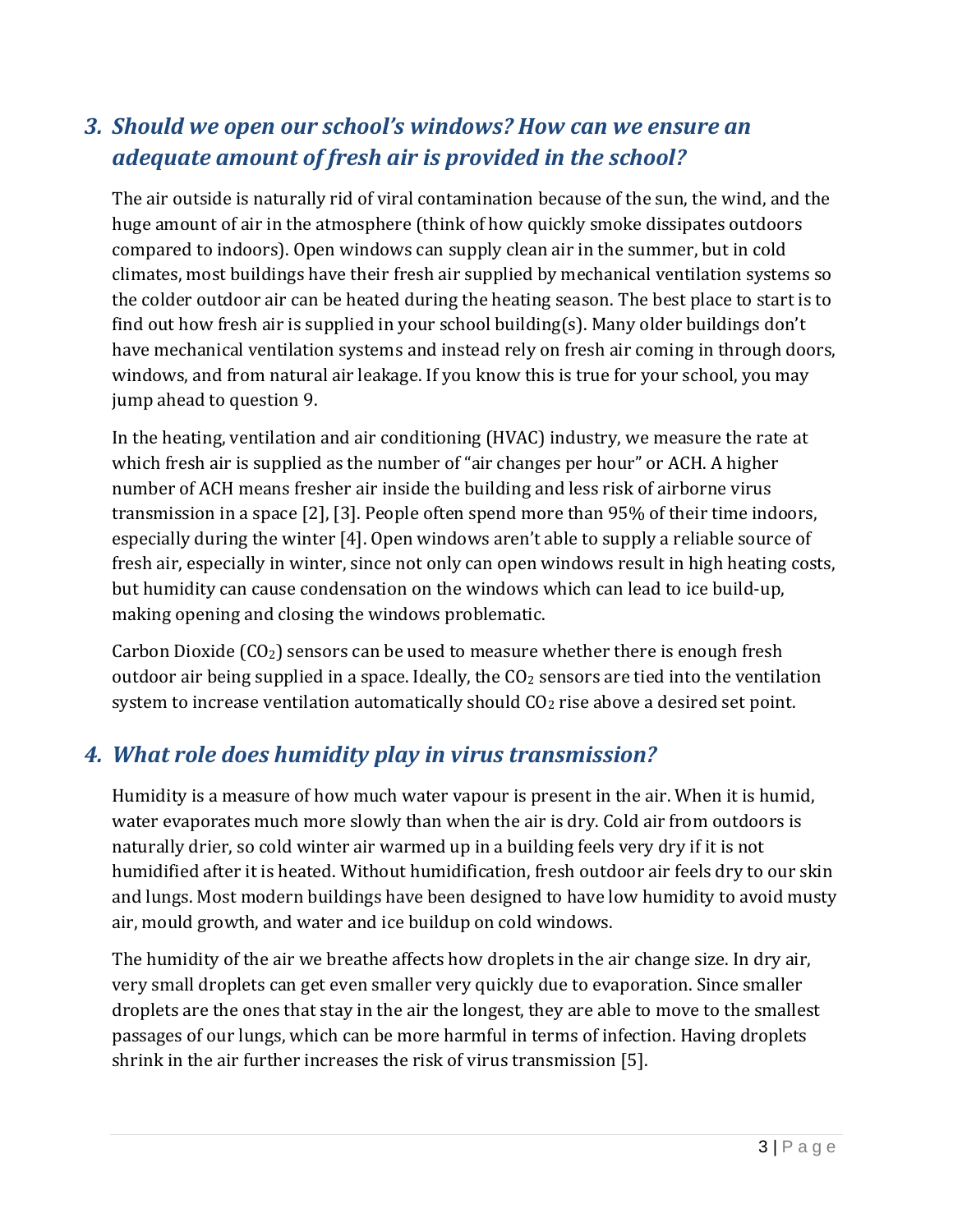The humidity of the air we breathe also affects evaporation of large spray and the functioning of our lungs. When larger drops (spray from a sneeze, for example) hit the ground or land on solid surfaces, dry air can cause more rapid evaporation and the particles are then more prone to lift off again and enter the breathing air. Additionally, lungs and breathing passages work best when they are moist, because it allows them to more effectively clean themselves and expel contaminants [\[6\].](https://paperpile.com/c/C4j7zk/84CI)

To better limit virus transmission, a relative humidity of 40–60% is recommended [\[7\].](https://paperpile.com/c/C4j7zk/uCsh) In many buildings, managing humidity can be challenging because of the risk of a moisture problem, including in unseen spaces (such as the inside of walls). Some approaches to humidification (e.g., misting or ultrasonic humidifiers) can emit high particle concentrations and should be avoided. Also, most approaches to humidification require extensive maintenance to ensure that they do not cause other indoor air quality problems. Changing the humidity in your building should be done in consultation with a qualified [HVAC contractor or a professional engineer who specializes in HVAC systems](https://portal.hrai.ca/HRAI/Contractor_Locator/HRAI/Contractor_Locator/Contractor_Locator.aspx) to avoid unwanted side effects.

## *5. What is recirculated air?*

In any building, an important balance to consider is what portion of the air supply is fresh air versus recirculated air. Most mechanical ventilation systems recirculate air by taking some of the air already in the building, filtering it, mixing it with new fresh air, and then supplying the building with the mixture of fresh air and recirculated air. Fresh outdoor air should first be filtered to remove dust and particles, then conditioned (heated, cooled, humidified or dehumidified) by the building's HVAC system to provide an air supply that matches what is needed for indoor comfort. Recirculated air contains exhaled CO2, odours, and particles that can be partially removed by filters (for example, particles from humans, fabrics, animals, cooking, etc.), but the recirculated air is already close to the desired temperature and humidity at any given time.

# *6. How do we improve air filtration to reduce virus transmission and how does filtration affect building ventilation?*

Air filters are a very well-known and reliable technology. The finer the mesh or pore size in the filter, the better the filter is at stopping particles from passing through it. The two ratings you may see for filters are MERV (minimum efficiency reporting value) and HEPA (high efficiency particulate air). No filters stop all unwanted particles, but for the purpose of removing exhaled droplets, a MERV rating of 13 or higher is recommended [\[8\].](https://paperpile.com/c/C4j7zk/QLp7) It is recommended to source filters from a reputable supplier who can verify that filters have been third-party tested to meet the indicated standard.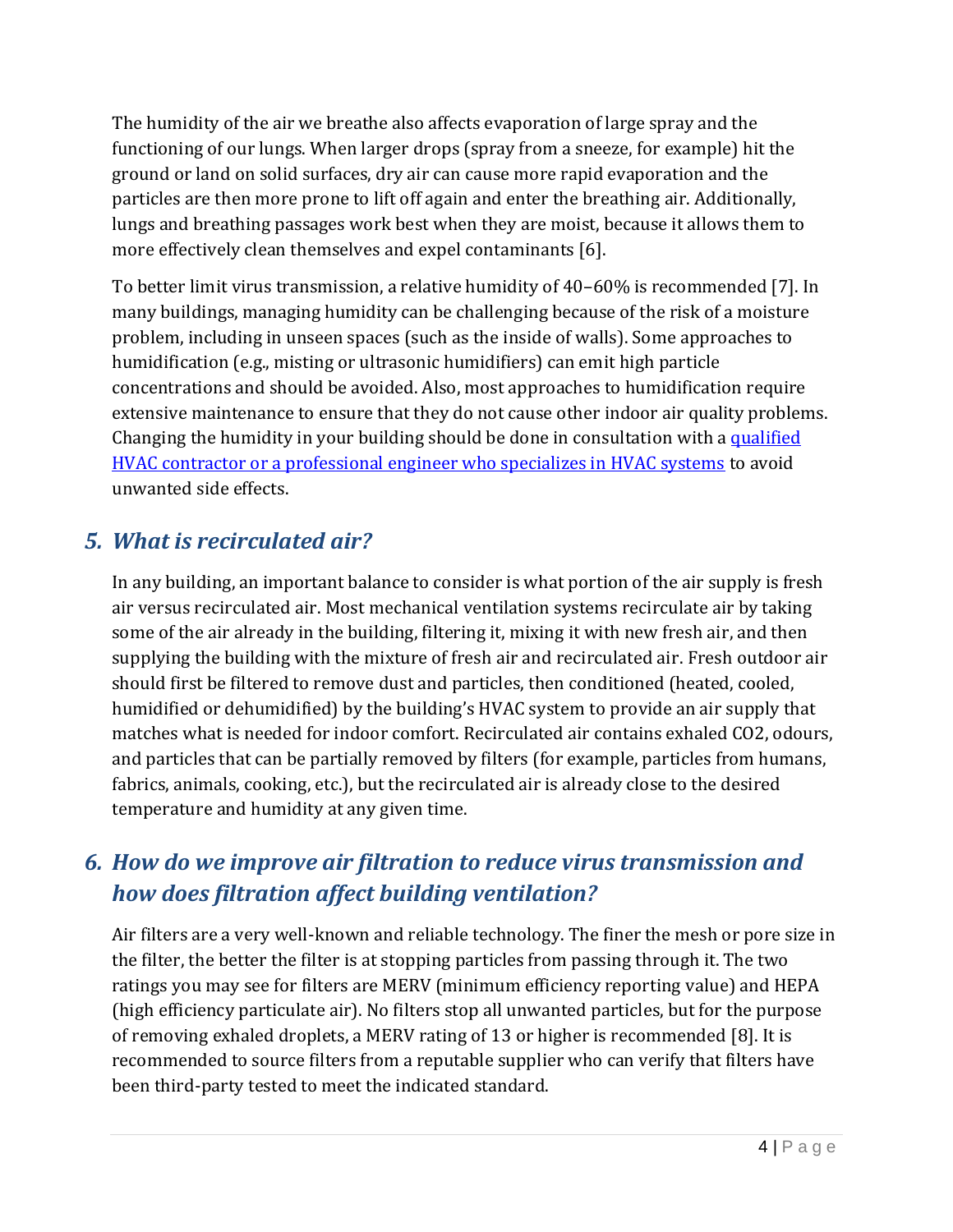Finer filters, such as MERV 13 or higher, often require bigger fans to push air through them, and with the increased air pressure, there is the likelihood that air will bypass around the filter. For this reason, it becomes increasingly important to install a gasket around the filter so air can't bypass it. An incorrectly installed filter could be much less effective than its rating indicates.

As the filter catches more and more particles, it becomes "fouled" over time and requires more fan power. Regularly changing filters according to the recommended schedule is essential.

Each existing HVAC system requires a filter of a specific size and shape, so be sure to procure filters that meet those requirements. The existing HVAC system may not accommodate an increase in the filter rating without modifying the system itself by increasing the fan power or modifying the filter rack where the filter is installed. Unfortunately, this could also increase the noise level coming from the fans.

# *7. Do air currents created by the HVAC system potentially increase the dispersion of droplets containing the virus?*

Some buildings have been designed and built to have well-mixed air distribution in rooms such that there is very little difference in terms of risk no matter where you are in the room [\[9\].](https://paperpile.com/c/C4j7zk/5pVp) However, any location where an object or barrier is blocking ventilation will have stale, poor quality air (although this is less of a concern in well-ventilated buildings).

Again,  $CO<sub>2</sub>$  sensors can be used to measure whether there is enough outdoor air being supplied in a space. Ideally, sensors are tied into the ventilation system to increase ventilation automatically if  $CO<sub>2</sub>$  rise above a desired set point.

## *8. Will increasing ventilation have an impact on our heating bills?*

Since reducing the spread of viruses can be accomplished by filtration, a germicidal system, increased ventilation, or by using a combination of these strategies, it is important to consider the limits of each system when deciding how best to clean the air in the school. In terms of increased outdoor air, an important balance must be made between the amounts of fresh air and recycled (recirculated) air. During the heating season, increasing the amount of fresh outdoor air means that more air would need to be heated, resulting in higher heating bills. Since buildings are often designed to recirculate air, the heating system may not have the capacity to heat 100% outdoor air. For this reason, there is a limit in the winter to how much fresh air is possible and also because of potential impacts on humidity. A filter can remove contamination from the air as it's recirculated. Filters that remove particulate matter more effectively have a tighter, finer mesh and therefore require larger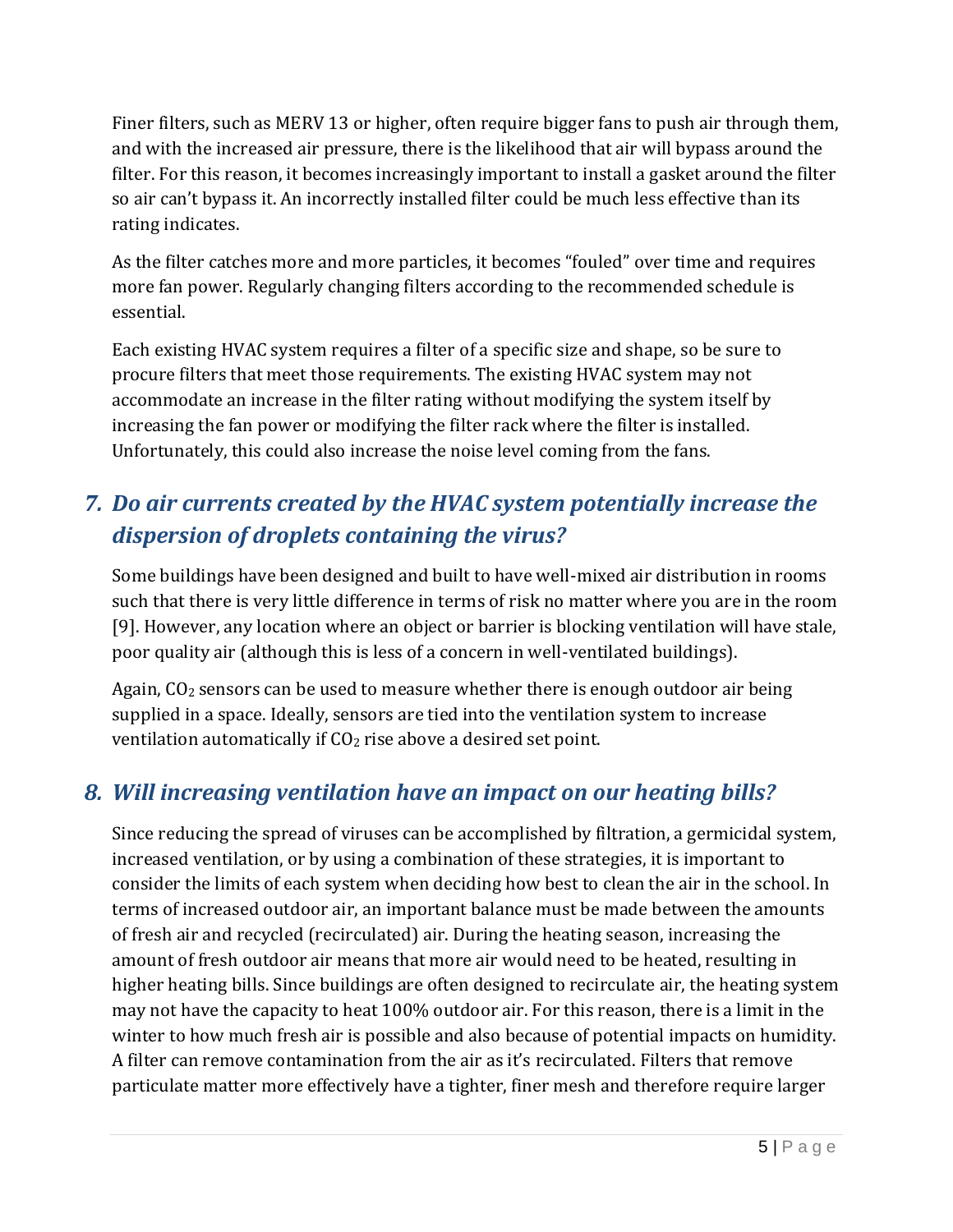fans to push the air through them. Without modifying the system, a building may only be capable of improving the filtration efficiency to the limit of the fan's capacity, and of increasing the fresh air supply to the heating system's capacity.

#### *9. How does a germicidal system work to reduce virus transmission?*

Ultraviolet (UV) light is invisible to the human eye and most wavelengths are harmful for your eyes and skin; however, the germicidal effects of UV radiation have been quite well known for more than 30 years. UV light is very effective at destroying viruses and bacteria [\[10\],](https://paperpile.com/c/C4j7zk/kXi3) [\[11\],](https://paperpile.com/c/C4j7zk/HEG4) and UV lamps have been made for this purpose. UV-C wavelengths have the strongest germicidal effect, and a wavelength of approximately 254 nm is the most common. HVAC systems can include UV light devices, or they can be added aftermarket. To kill viruses suspended in the air, the air must be slowed down to pass through a UV light device powerful enough to ensure the proper dosage of UV-C radiation. Small weak lamps are ineffective, and powerful lamps can also be ineffective if the air passes by the lamps too quickly. Air exposed to UV radiation is breathable and safe for ventilation.

#### *10. What other germicidal technologies exist?*

Filters, increased ventilation, humidity, and UV are well-documented ways to reduce airborne viral transmission. There are numerous other emerging technologies and novel products on the market today that employ other methods of killing viruses or inducing particles to settle more rapidly. Because the technology is new, there aren't standards available to ensure reliable testing and the effectiveness of these technologies varies widely. Many work well, some don't work well, and some introduce other unwanted contaminants into the air so newer systems should be carefully evaluated before an investment is made. [Professional engineers and qualified HVAC contractors](https://portal.hrai.ca/HRAI/Contractor_Locator/HRAI/Contractor_Locator/Contractor_Locator.aspx) are unbiased experts in ventilation systems and indoor air quality and can help inform these decisions

## *11. Should we consider small mobile air purifiers?*

Because the ventilation system of a building is primarily designed to provide comfort and to control temperature, odour, and humidity, any modification to the system to reduce virus transmission could make for a system that cannot meet all the requirements. In-room air purification is a potential solution for improving problem areas such as crowded classrooms or high traffic areas [\[12\],](https://paperpile.com/c/C4j7zk/GgfP) [\[13\]](https://paperpile.com/c/C4j7zk/yEAW) and for school buildings without mechanical ventilation systems. In-room purification systems should function automatically to avoid human errors in operating them. The effectiveness of in-room purification systems depends on various factors, and proper system selection requires the specialized knowledge of a trained[, independent professional.](https://portal.hrai.ca/HRAI/Contractor_Locator/HRAI/Contractor_Locator/Contractor_Locator.aspx)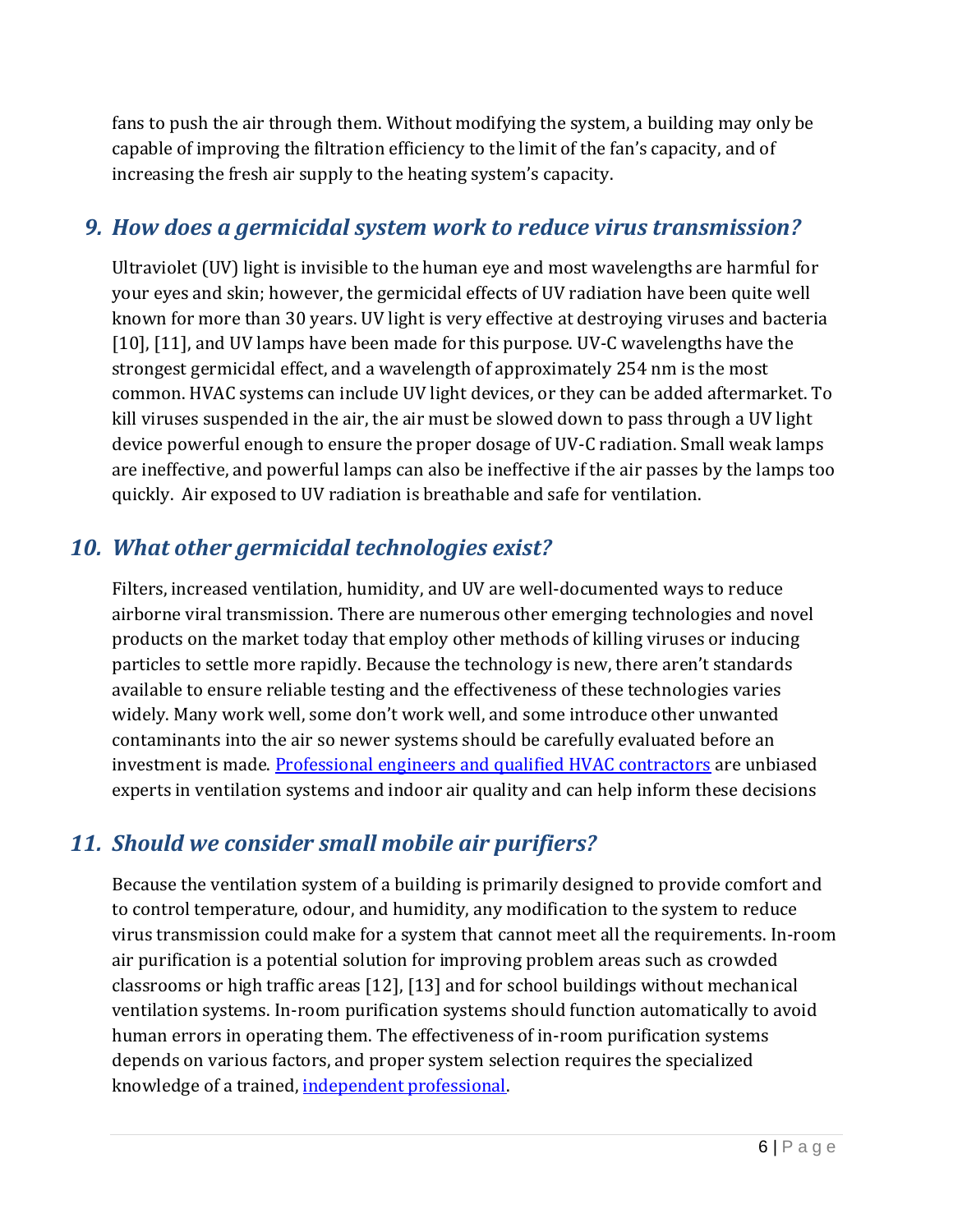#### *References*

- [1] G. Scheuch, "Breathing [is enough: For the spread of influenza virus and SARS-CoV-2 by](http://paperpile.com/b/C4j7zk/CYrY)  [breathing o](http://paperpile.com/b/C4j7zk/CYrY)nly," *[J. Aerosol Med. Pulm. Drug Deliv.](http://paperpile.com/b/C4j7zk/CYrY)*, DOI: [10.1089/jamp.2020.1616.](https://doi.org/10.1089/jamp.2020.1616)
- [2] [J. Pantelic and K. W. Tham, "Adequacy of air change rate as the sole indicator of an air](http://paperpile.com/b/C4j7zk/oWXR)  [distribution system's effectiveness to mitigate airborne infectious disease](http://paperpile.com/b/C4j7zk/oWXR)  [transmission caused by a cough release in the room with overhead mixing ventilation:](http://paperpile.com/b/C4j7zk/oWXR)  [A case study,"](http://paperpile.com/b/C4j7zk/oWXR) *[HVAC&R Research](http://paperpile.com/b/C4j7zk/oWXR)*[, vol. 19, no. 8. pp. 947](http://paperpile.com/b/C4j7zk/oWXR)–961, 2013, DOI: [10.1080/10789669.2013.842447](http://dx.doi.org/10.1080/10789669.2013.842447)[.](http://paperpile.com/b/C4j7zk/oWXR)
- [3] [P. A. Jensen, L. A. Lambert, M. F. Iademarco, R. R](http://paperpile.com/b/C4j7zk/b3EV)idzon, and CDC, "Guidelines for [preventing the transmission of Mycobacterium tuberculosis in health-care settings,](http://paperpile.com/b/C4j7zk/b3EV)  [2005,"](http://paperpile.com/b/C4j7zk/b3EV) *[MMWR Recomm. Rep.](http://paperpile.com/b/C4j7zk/b3EV)*[, vol. 54, no. RR-17, pp. 1](http://paperpile.com/b/C4j7zk/b3EV)–141, Dec. 2005.
- [4] [C. J. Matz](http://paperpile.com/b/C4j7zk/j6GP) *[et al.](http://paperpile.com/b/C4j7zk/j6GP)*, "Effects of age, season, gender and [urban-rural status on time-activity:](http://paperpile.com/b/C4j7zk/j6GP)  [CanadianHuman Activity Pattern Survey 2 \(CHAPS 2\),"](http://paperpile.com/b/C4j7zk/j6GP) *[Int. J. Environ. Res. Public](http://paperpile.com/b/C4j7zk/j6GP)  [Health](http://paperpile.com/b/C4j7zk/j6GP)*[,](http://paperpile.com/b/C4j7zk/j6GP) DOI: [10.3390/ijerph110202108.](https://doi.org/10.3390/ijerph110202108)
- [5] S. Taylor and M. Tasi, "Low indoor[-air humidity in an assisted living facility is](http://paperpile.com/b/C4j7zk/8bBk)  [correlated with increased patient ill](http://paperpile.com/b/C4j7zk/8bBk)ness and cognitive decline," in *[Proceedings, Indoor](http://paperpile.com/b/C4j7zk/8bBk)  [Air](http://paperpile.com/b/C4j7zk/8bBk)*[, 2018, pp. 1](http://paperpile.com/b/C4j7zk/8bBk)–8.
- [6] [E. Kudo](http://paperpile.com/b/C4j7zk/84CI) *[et al.](http://paperpile.com/b/C4j7zk/84CI)*[, "Low ambient humidity impairs barrier function and innate resistance](http://paperpile.com/b/C4j7zk/84CI)  [against influenza infection,"](http://paperpile.com/b/C4j7zk/84CI) *[Proc. Natl. Acad. Sci. U. S. A.](http://paperpile.com/b/C4j7zk/84CI)*[, vol. 116, no. 22, pp. 10905](http://paperpile.com/b/C4j7zk/84CI)– [10910, May 2019,](http://paperpile.com/b/C4j7zk/84CI) DOI: [10.1073/pnas.1902840116.](https://doi.org/10.1073/pnas.1902840116)
- [7] [E. Mousavi, R. Lautz, F. Betz, and K. Grosskopf, "Academic Research to Support Facility](http://paperpile.com/b/C4j7zk/uCsh)  [Guidelines Institute & ANSI/ASHRAE/ASHE Standard 170," ASHRAE, 2019.](http://paperpile.com/b/C4j7zk/uCsh)
- [8] [P. Azimi and B. Stephens, "HVAC filtration for controlling infectious airborne disease](http://paperpile.com/b/C4j7zk/QLp7)  [transmission in indoor environments: Predicting risk reductions and operational](http://paperpile.com/b/C4j7zk/QLp7)  [costs,"](http://paperpile.com/b/C4j7zk/QLp7) *[Build. Environ.](http://paperpile.com/b/C4j7zk/QLp7)*[,](http://paperpile.com/b/C4j7zk/QLp7) DOI[: 10.1016/j.buildenv.2013.08.025.](https://doi.org/10.1016/j.buildenv.2013.08.025)
- [9] [J. Pantelic and K. Tham, "Assessment of the mixing air delivery system ability to](http://paperpile.com/b/C4j7zk/5pVp)  [protect occupants from the airborne infectious disease transmission using Wells](http://paperpile.com/b/C4j7zk/5pVp)– [Riley approach,"](http://paperpile.com/b/C4j7zk/5pVp) *[HVAC&R Research](http://paperpile.com/b/C4j7zk/5pVp)*, DOI: [10.1080/10789669.2012.647230.](https://doi.org/10.1080/10789669.2012.647230)
- [10] Department of Health and Human Services, Centers for Disease Control and Prevention, National Institute for Occupational Safety and Health. ["Environmental](http://paperpile.com/b/C4j7zk/kXi3)  [control for tuberculosis: basic upper-room ultraviolet germicidal irradiation](http://paperpile.com/b/C4j7zk/kXi3)  [guidelines for healthcare settings." 2009,](http://paperpile.com/b/C4j7zk/kXi3) DOI: [10.26616/nioshpub2009105](http://dx.doi.org/10.26616/nioshpub2009105)[.](http://paperpile.com/b/C4j7zk/kXi3)
- [11] [R. L. McLean, "The effect of ultraviolet radiation upon the transmission of epidemi](http://paperpile.com/b/C4j7zk/HEG4)c influenza in long-[term hospital patients,"](http://paperpile.com/b/C4j7zk/HEG4) *[American Review of Respiratory Diseases](http://paperpile.com/b/C4j7zk/HEG4)*[, vol.](http://paperpile.com/b/C4j7zk/HEG4)  [83, no. 2, pp. 36](http://paperpile.com/b/C4j7zk/HEG4)–38, 1961.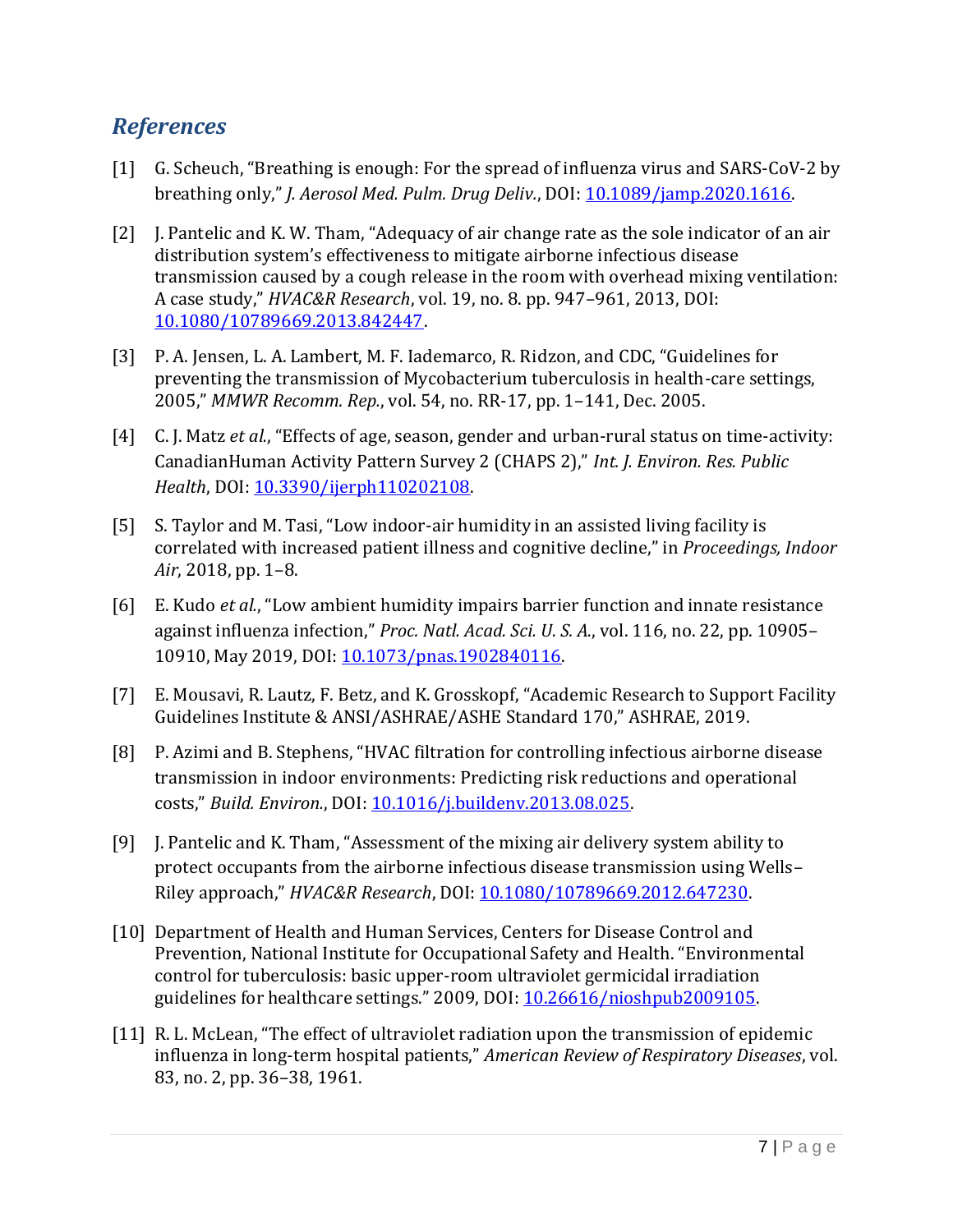- [12] [K. Mead and D. L. Johnson, "An evaluation of portable high](http://paperpile.com/b/C4j7zk/GgfP)-efficiency particulate air [filtration for expedient patient isolation in epidemic and emergency response,"](http://paperpile.com/b/C4j7zk/GgfP) *[Ann.](http://paperpile.com/b/C4j7zk/GgfP)  [Emerg. Med.](http://paperpile.com/b/C4j7zk/GgfP)*[, vol. 44, no. 6, pp. 635](http://paperpile.com/b/C4j7zk/GgfP)–645, Dec. 2004, DOI: [10.1016/j.annemergmed.2004.07.451.](https://doi.org/10.1016/j.annemergmed.2004.07.451)
- [13] [E. Kujundzic, F. Matalkah, C. J. Howard, M. Hernandez, and S. L. Miller, "UV air cleaners](http://paperpile.com/b/C4j7zk/yEAW)  [and upper-room air ultraviolet germicidal irradiation for controlling airborne](http://paperpile.com/b/C4j7zk/yEAW)  [bacteria and fungal spores,"](http://paperpile.com/b/C4j7zk/yEAW) *[J. Occup. Environ. Hyg.](http://paperpile.com/b/C4j7zk/yEAW)*[, vol. 3, no. 10, pp. 536](http://paperpile.com/b/C4j7zk/yEAW)–546, Oct. [2006, D](http://paperpile.com/b/C4j7zk/yEAW)OI: [10.1080/15459620600909799.](https://doi.org/10.1080/15459620600909799)

#### *Bibliography*

- AHAM. 2015. *ANSI/AHAM AC-1-2015, Method for Measuring Performance of Portable Household Electric Room Air Cleaners*. Washington, DC: Association of Home Appliance Manufacturers.
- Aliabadi, A.A., S.N. Rogak, K.H. Bartlett, and S.I. Green. 2011. Preventing airborne disease transmission: Review of methods for ventilation design in health care facilities. *Advances in Preventive Medicine*. DOI: 10.4061/2011/124064.
- ASHRAE. 2018. *ASHRAE Position Document on Filtration and Air-Cleaning*. Atlanta: ASHRAE.
- ASHRAE. 2020. *ASHRAE Position Document on Infectious Aerosols*. Atlanta: ASHRAE.
- Atkinson J., Y. Chartier, C.L. Pessoa-Silva, P. Jensen, and W.H. Seto. 2009. *Natural Ventilation for Infection Control in Health-Care Settings*. Geneva: World Health Organization.
- Baron, P. n.d. *Generation and Behavior of Airborne Particles (Aerosols)*. Presentation published at CDC/NIOSH Topic Page: Aerosols, National Institute for Occupational Safety and Health, Centers for Disease Control and Prevention, Public Health Service, U.S. Department of Health and Human Services, Cincinnati, OH.
- Bischoff, W.E., K. Swett, I. Leng, and T.R. Peters. 2013. Exposure to influenza virus aerosols during routine patient care. *Journal of Infectious Diseases* 207(7):1037–46. DOI: 10.1093/infdis/jis773.
- CDC. 2009. *Environmental Control for Tuberculosis: Basic Upper-Room Ultraviolet Germicidal Irradiation Guidelines for Healthcare Settings*. Atlanta: Centers for Disease Control and Prevention.
- de Goffau, M.C., X. Yang, J.M. van Dijl, and H.J. Harmsen. 2009. Bacterial pleomorphism and competition in a relative humidity gradient. *Environmental Microbiology* 11(4):809– 22. DOI: 10.1111/j.1462-2920.2008.01802.x.
- Derby, M., S. Eckels, G. Hwang, B. Jones, R. Maghirang, and D. Shulan. 2016. Update the Scientific Evidence for Specifying Lower Limit Relative Humidity Levels for Comfort, Health and IEQ in Occupied Spaces. *ASHRAE Research Report* 1630. Atlanta: ASHRAE.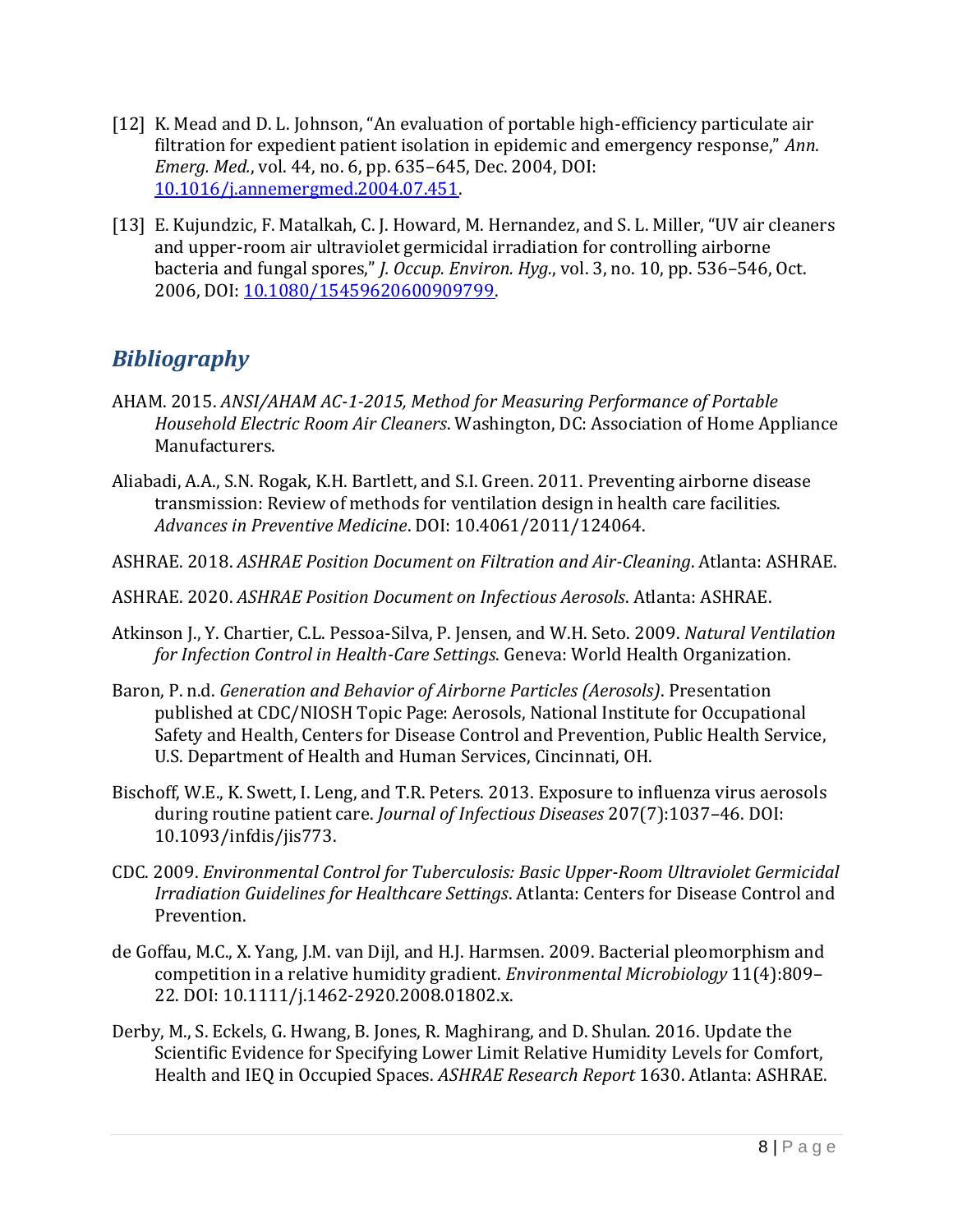- Gao, X., Y. Li, P. Xu, and B.J. Cowling. 2012. Evaluation of intervention strategies in schools including ventilation for influenza transmission control. *Building Simulation* 5(1):29, 37.
- Harriman, L., G. Brundrett, and R. Kittler. 2006. *Humidity Control Design Guide for Commercial and Institutional Buildings*. Atlanta: ASHRAE.
- Khankari, K. 2016. Airflow path matters: Patient room HVAC. *ASHRAE Journal* 58(6).
- Ko, G., M.W. First, and H.A. Burge. 2002. The characterization of upper-room ultraviolet germicidal irradiation in inactivating airborne microorganisms. *Environmental Health Perspectives* 110:95–101.
- Kujundzic, E., M. Hernandez, and S.L. Miller. 2007. Ultraviolet germicidal irradiation inactivation of airborne fungal spores and bacteria in upper-room air and in-duct configurations. *Journal of Environmental Engineering and Science* 6:1–9.
- Li, Y., G.M. Leung, J.W. Tang, X. Yang, C.Y.H. Chao, J.Z. Lin, J.W. Lu, P.V. Nielsen, J. Niu, H. Qian, A.C. Sleigh, H-J. J. Su, J. Sundell, T.W. Wong, and P.L. Yuen. 2007. Role of ventilation in airborne transmission of infectious agents in the built environment—A multidisciplinary systematic review. *Indoor Air* 17(1):2–18.
- Lowen, A.C., S. Mubareka, J. Steel, and P. Palese. 2007. Influenza virus transmission is dependent on relative humidity and temperature. *PLOS Pathogens* 3:1470–76.
- Mahida, N., N. Vaughan, and T. Boswell. 2013. First UK evaluation of an automated ultraviolet-C room decontamination device (Tru-D). *Journal of Hospital Infection* DOI: 10.1016/j.jhin.2013.05.005.
- Memarzadeh, F. 2011. Literature review of the effect of temperature and humidity on viruses. *ASHRAE Transactions* 117(2).
- Memarzadeh, F., R.M. Olmsted, and J.M. Bartley. 2010. Applications of ultraviolet germicidal irradiation disinfection in healthcare facilities: Effective adjunct, but not stand-alone technology. *American Journal of Infection Control* 38:S13–24.
- Miller-Leiden, S., C. Lobascio, J.M. Macher, and W.W. Nazaroff. 1996. Effectiveness of in room air filtration for tuberculosis control in healthcare settings. *Journal of the Air & Waste Management Association* 46:869–82.
- Miller, S.L., J. Linnes, and J. Luongo. 2013. Ultraviolet germicidal irradiation: Future directions for air disinfection and building applications. *Photochemistry and Photobiology* 89:777–81.
- Nardell, E.A.,Bucher, S.J., P.W. Brickner, C. Wang, R.L. Vincent, K. Becan-McBride, M.A. James, M. Michael, and J.D. Wright. 2008. Safety of upper-room ultraviolet germicidal air disinfection for room occupants: Results from the tuberculosis ultraviolet shelter study. *Public Health Reports* 123:52–60.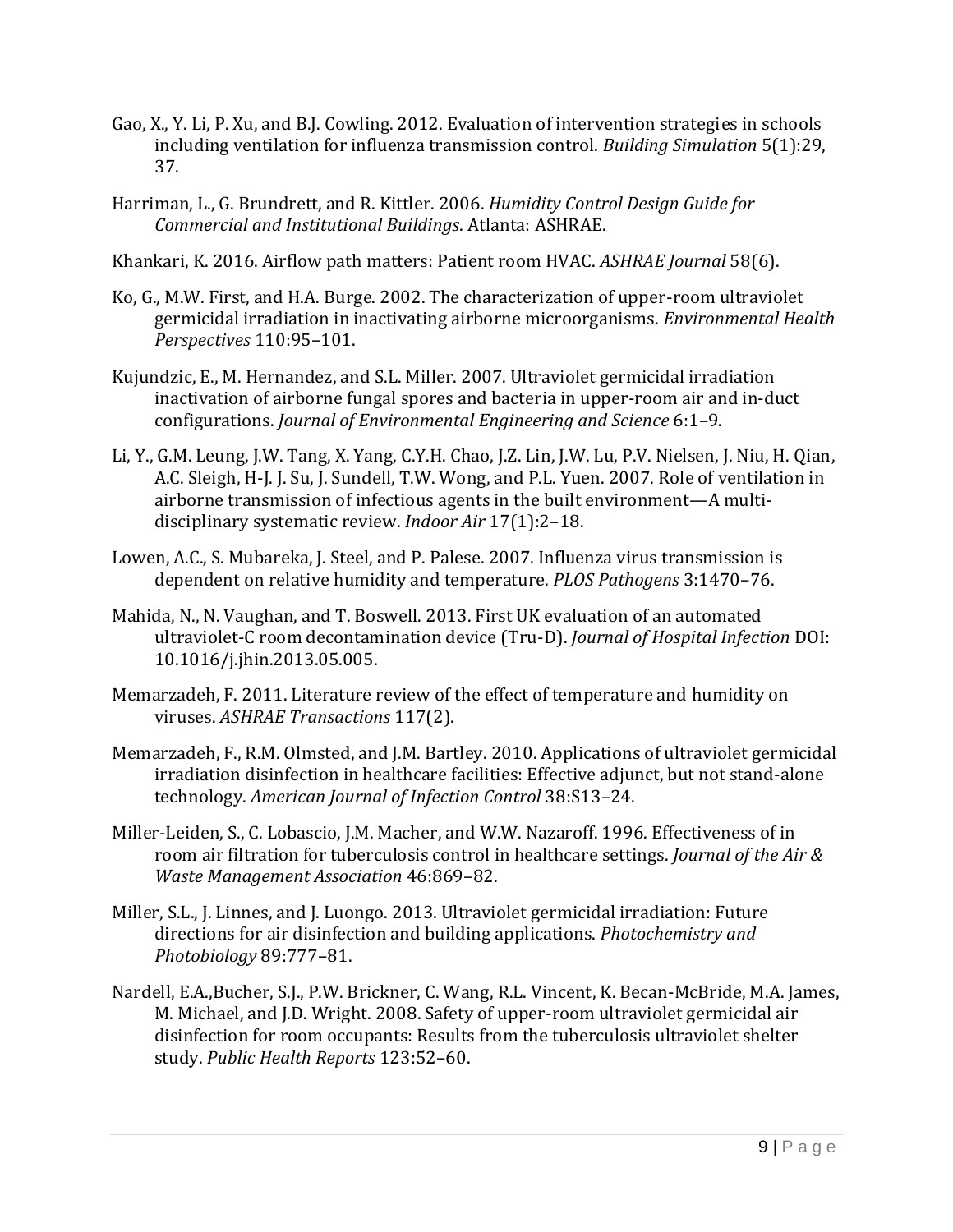- Nicas, M., and R.M. Jones. 2009. Relative contributions of four exposure pathways to influenza infection risk. *Risk Analysis* 29:1292–303.
- NIOSH. 2009. *Environmental Control for Tuberculosis: Basic Upper-Room Ultraviolet Germicidal Irradiation Guidelines for Healthcare Settings*. DHHS (NIOSH) Publication No. 2009-105. Cincinnati, OH: U.S. Department of Health and Human Services, Public Health Service, Centers for Disease Control and Prevention, National Institute for Occupational Safety and Health.
- Noti, J.D., F.M. Blachere, C.M. McMillen, W.G. Lindsley, M.L. Kashon, D.R. Slaughter, and D.H. Beezhold. 2013. High humidity leads to loss of infectious influenza virus from simulated coughs. *PLOS ONE* 8(2):e57485.
- Pantelic, J., and K.W. Tham. 2011. Assessment of the ability of different ventilation systems to serve as a control measure against airborne infectious disease transmission using Wells-Riley approach. *IAQ 2010: Airborne Infection Control —Ventilation, IAQ, and Energy* [CD]. Atlanta: ASHRAE.
- Peccia, J., H. Werth, S.L. Miller, and M. Hernandez. 2001. Effects of relative humidity on the ultraviolet-induced inactivation of airborne bacteria. *Aerosol Science & Technology* 35:728–40.
- Reed, N.G. 2010. The history of ultraviolet germicidal irradiation for air disinfection. *Public Health Reports* 125(1):15–27.
- Riley, R.L., and E.A. Nardell. 1989. Clearing the air: The theory and application of ultraviolet air disinfection. *American Review of Respiratory Diseases* 139(5):1286–94.
- Riley, R.L., C.C. Mills, F. O'Grady, L.U. Sultan, F. Wittestadt, and D.N. Shivpuri. 1962. Infectiousness of air from a tuberculosis ward—Ultraviolet irradiation of infected air: Comparative infectiousness of different patients. *American Review of Respiratory Diseases* 85:511–25.
- Roy, C.J., and D.K. Milton. 2004. Airborne transmission of communicable infection—The elusive pathway. *New England Journal of Medicine* 350:17.
- Schaffer, F.L., M.E. Soergel, and D.C. Straube. 1976. Survival of airborne influenza virus: Effects of propagating host, relative humidity, and composition of spray fluids. *Archives of Virology* 51:263–73.
- Shaman, J., and M. Kohn. 2009. Absolute humidity modulates influenza survival, transmission, and seasonality. *Proceedings of the National Academy of Sciences*  106(9):3243–48.
- Stone, W., O. Kroukamp, D.R. Korber, J. McKelvie, and G.M. Wolfaardt. 2016. Microbes at surface-air interfaces: The metabolic harnessing of relative humidity, surface hygroscopicity, and oligotrophy for resilience. *Frontiers in Microbiology* 7:1563. DOI: 10.3389/fmicb.2016.01563.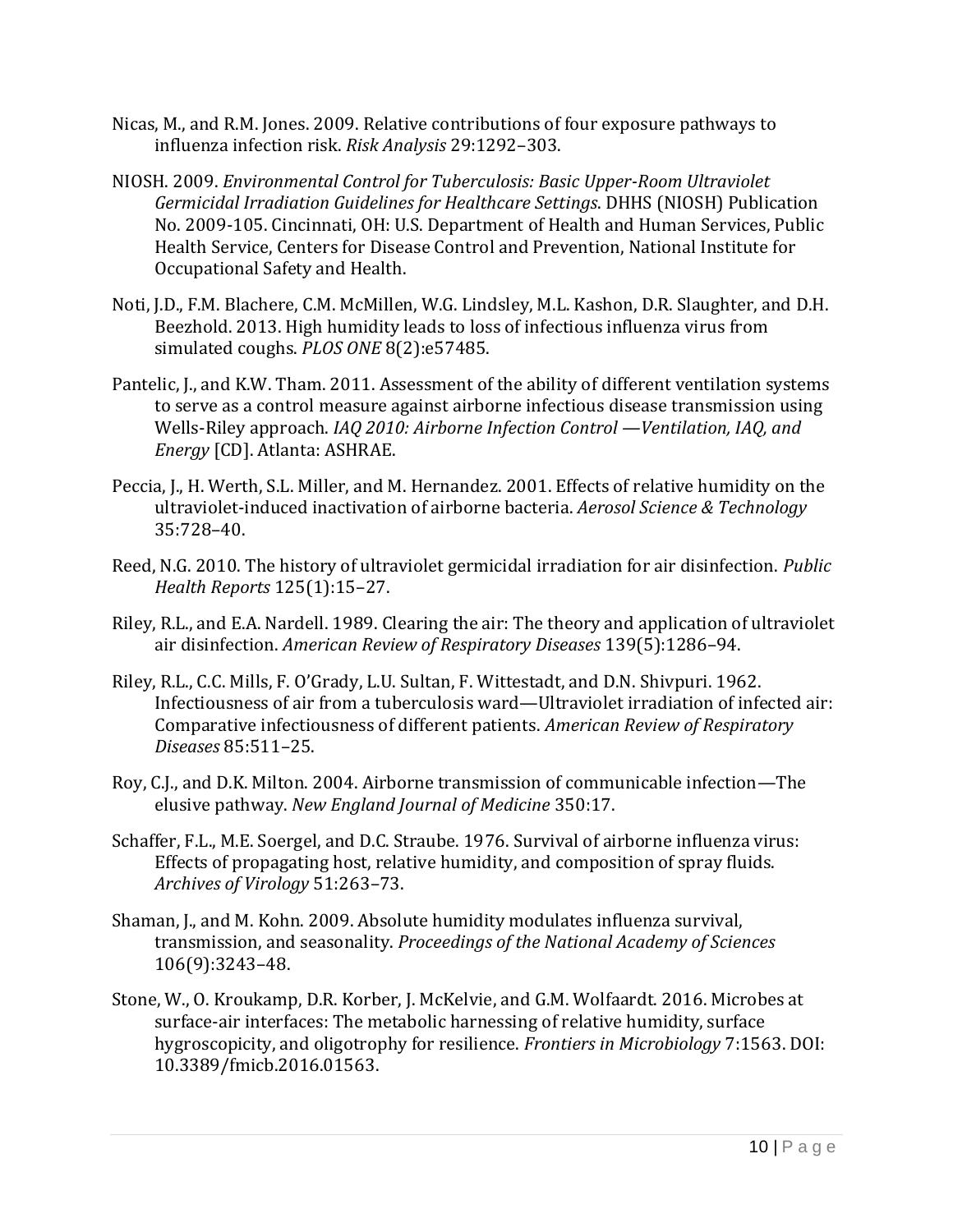- Sylvain, D., and L. Tapp. 2009. *UV-C exposure and health effects in surgical suite personnel. Health hazard evaluation report: HETA-2007-0257-3082*. Cincinnati, OH: U.S. Department of Health and Human Services, Public Health Service, Centers for Disease Control and Prevention, National Institute for Occupational Safety and Health.
- VanOsdell, D., and K. Foarde. 2002. *Defining the Effectiveness of UV Lamps Installed in Circulating Air Ductwork—Final Report*. Arlington, VA: Air-Conditioning and Refrigeration Technology Institute.
- Wang, Y., C. Sekhar, W.P. Bahnfleth, K. W. Cheong, and J. Firrantello. 2016. Effectiveness of an ultraviolet germicidal irradiation system in enhancing cooling coil energy performance in a hot and humid climate. *Energy and Buildings* 130, pp. 321–29. DOI: 10.1016/j.enbuild.2016.08.063.
- Xu, P., E. Kujundzic, J. Peccia, M.P. Schafer, G. Moss, M. Hernandez, and S.L. Miller. 2005. Impact of environmental factors on efficacy of upper-room air ultraviolet germicidal irradiation for inactivating airborne mycobacteria. *Environmental Science & Technology* 39:9656–64.
- Xu, P., J. Peccia, P. Fabian, J.W. Martyny, K. Fennelly, M. Hernandez, and S.L. Miller. 2003. Efficacy of ultraviolet germicidal irradiation of upper-room air in inactivating bacterial spores and mycobacteria in full-scale studies. *Atmospheric Environment* 37:405–19.
- Xu, P., N. Fisher, and S.L. Miller. 2013. Using computational fluid dynamics modeling to evaluate the design of hospital ultraviolet germicidal irradiation systems for inactivating air-borne mycobacteria. *Photochemistry and Photobiology* 89(4):792–8.
- Yang, W., and L. Marr. 2012b. Mechanisms by which ambient humidity may affect viruses in aerosols. *Applied and Environmental Microbiology* 78(19):6781. DOI: 10.1128/AEM.01658–12.
- Yang, W., S. Elankumaran, and L.C. Marr. 2012. Relationship between humidity and influenza A viability in droplets and implications for influenza's seasonality. *PLOS ONE* 7(10):e46789. DOI:10.1371/journal.pone.0046789.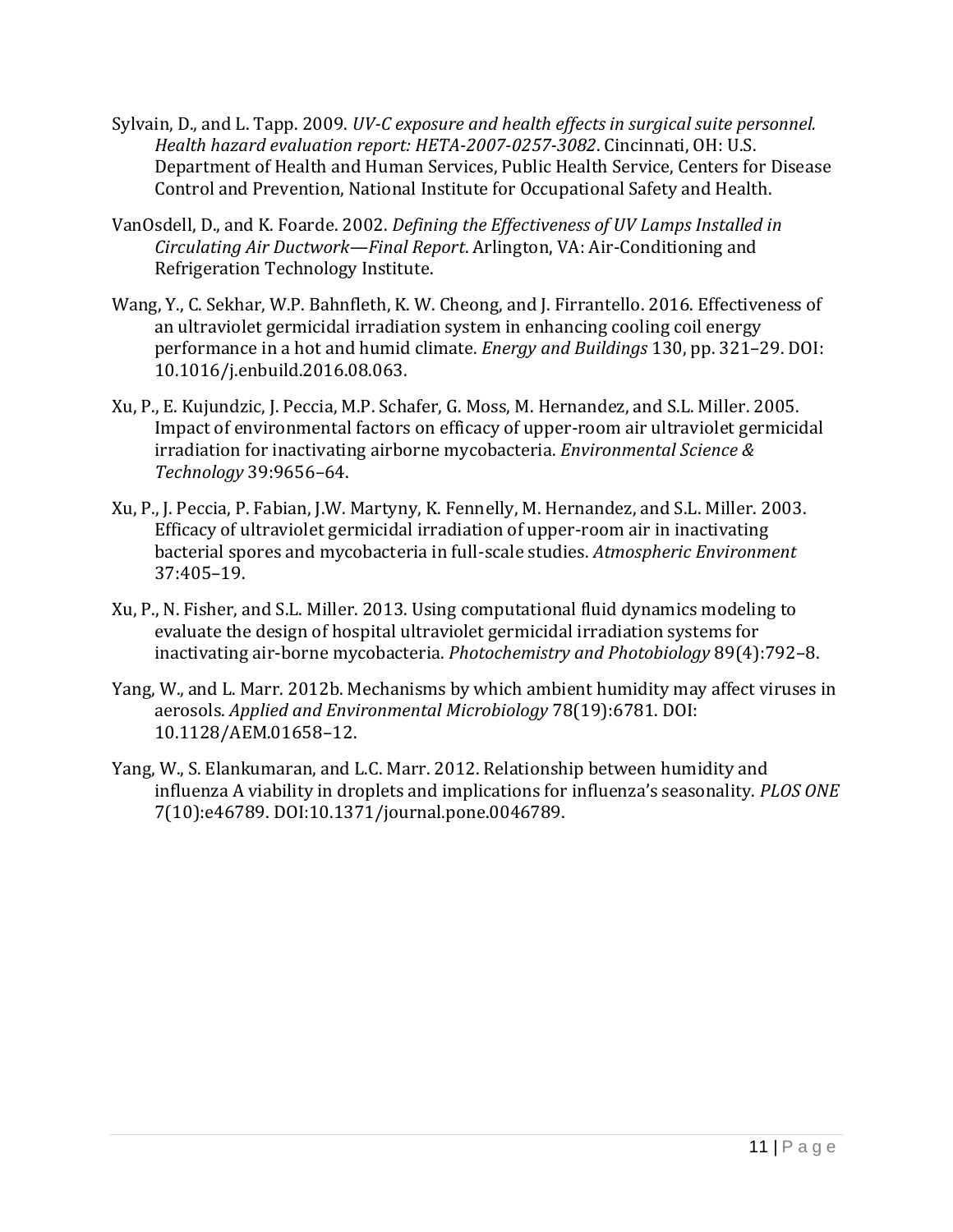## *APPENDIX A: About the HRAI Expert Advisory Panel on IAQ*

In October, 2020, HRAI has established an Expert Advisory Panel on Indoor Air Quality in commercial and institutional buildings. With businesses, educational institutions and governments all trying to understand the most efficient and safest ways to return to nearnormal conditions that will support the social and economic well-being of Canadians over the months ahead this group was intended to produce easy-to-use and understand materials on the best practices currently in place to limit the transmission of COVID-19 through HVAC systems.

Governments at all levels, as well as school boards and commercial business operators need information to make sound choices about re-opening and maintaining safe facilities. The HRAI panel aids in making technical information more accessible and readily available.

Chaired by Joe Muchynski, Arvin Air Systems, and member of the Contractors Division Board, the panel includes members from each of the three member divisions as well as representatives from the Building Owners and Managers Association (BOMA), the Public Health Agency of Canada (PHAC), the National Research Council (NRC), the University of Toronto and University of Alberta, the American Society of Heating, Refrigeration and Air-Conditioning Engineers (ASHRAE), and the Air-Conditioning, Heating and Refrigeration Institute (AHRI).

The panel includes the following members:

- **David Barnes** (P.Eng.), Biocontainment Engineer, Public Health Agency of Canada
- **Gerry Cellucci**, Vice President, Yorkland Controls and Environmental Solutions
- **Francis Dietz**, Vice President, Public Affairs, Air Conditioning, Heating and Refrigeration Institute (AHRI)
- **Rick Ellul**, Regional Sales Manager, Belimo AirControls (Canada) Inc.

**Rob Ferris**, Sales Manager, Johnstone Supply – B&B Trade Distribution Centre

**Niss Feiner**, Delta-T Design (Council Secretariat)

**Dr. Brian Fleck** (Ph.D.), Professor of Mechanical Engineering, University of Alberta

- **Bala Gnaman**, Vice President, Energy, Environment & Advocacy, Building Owners and Managers Association (BOMA-Toronto)
- **Corey Green,** Senior Epidemiologist, COVID-19 Response-Public Health Measures, Public Health Agency of Canada

**Allan Haybarger**, President, Canadian General Filters Ltd.